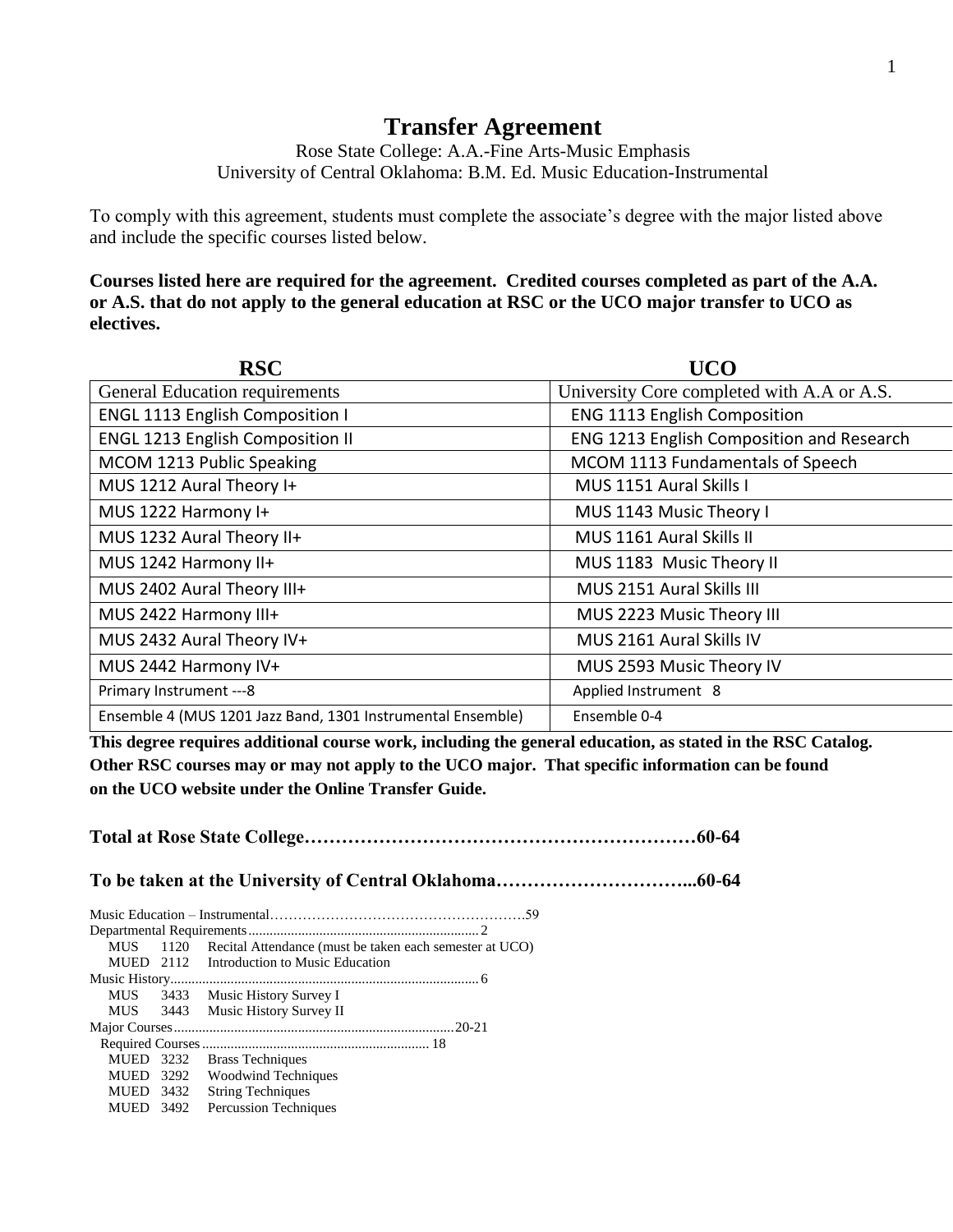| MUED 4843                  |      | <b>Instrumental Music Methods</b>                                                                                                                                                                                                                                                     |
|----------------------------|------|---------------------------------------------------------------------------------------------------------------------------------------------------------------------------------------------------------------------------------------------------------------------------------------|
| <b>MUS</b>                 | 3102 | Principles of Conducting                                                                                                                                                                                                                                                              |
| <b>MUS</b>                 | 3162 | <b>Instrumentation and Arranging</b>                                                                                                                                                                                                                                                  |
| <b>MUS</b>                 | 3402 | <b>Instrumental Conducting</b>                                                                                                                                                                                                                                                        |
| <b>MUS</b>                 | 3731 | Music Technology                                                                                                                                                                                                                                                                      |
|                            |      |                                                                                                                                                                                                                                                                                       |
| MUED 3132                  |      | Marching Band Techniques                                                                                                                                                                                                                                                              |
| MUED 3342                  |      | Wind Ensemble & Orchestra Literature                                                                                                                                                                                                                                                  |
| MUED 4242                  |      | <b>Instrumental Ensemble Pedagogy</b>                                                                                                                                                                                                                                                 |
| MUED 4322                  |      | <b>String Pedagogy</b>                                                                                                                                                                                                                                                                |
| <b>MUS</b>                 | 4333 | Music Leadership and Advocacy                                                                                                                                                                                                                                                         |
|                            |      |                                                                                                                                                                                                                                                                                       |
|                            |      |                                                                                                                                                                                                                                                                                       |
|                            |      |                                                                                                                                                                                                                                                                                       |
|                            |      | MPER 2731 Class Piano I (may be taken at RSC)                                                                                                                                                                                                                                         |
|                            |      | MPER 2831 Class Piano II (may be taken at RSC)                                                                                                                                                                                                                                        |
|                            |      | MPER 2931 Class Piano III (may be taken at RSC)                                                                                                                                                                                                                                       |
|                            |      | MPER 2941 Class Piano IV (or pass piano proficiency at level IV)                                                                                                                                                                                                                      |
| Marching Band (MPER 2281). |      | (Marching Band, Symphonic Band, Wind Symphony, Orchestra)<br>Enrollment in the specific ensemble will be guided by advisement as<br>determined by the students' major instrument. For Wind and Percussion<br>instrumental music education majors, at least 3 of these 7 hours must be |
|                            |      |                                                                                                                                                                                                                                                                                       |
| <b>MPER</b> 3811           |      | Junior Recital (Must be concurrently enrolled in                                                                                                                                                                                                                                      |
|                            |      | 2 hours of MPER 3020 Applied Music)                                                                                                                                                                                                                                                   |
|                            |      |                                                                                                                                                                                                                                                                                       |
|                            |      |                                                                                                                                                                                                                                                                                       |
| <b>PTE</b>                 | 1010 | Introduction to Teacher Education                                                                                                                                                                                                                                                     |
| <b>PTE</b>                 | 3023 | Foundations of American Education/Field Exp                                                                                                                                                                                                                                           |
| <b>PTE</b>                 | 3163 | Developmental Psychology                                                                                                                                                                                                                                                              |
| <b>SPED</b>                | 4123 | Teaching Individuals with Disabilities                                                                                                                                                                                                                                                |
| <b>^PTE</b>                | 4533 | <b>Contemporary Learning Sciences</b>                                                                                                                                                                                                                                                 |
| $^{\wedge}$ #PTE           | 4811 | <b>Contemporary Issues</b>                                                                                                                                                                                                                                                            |
| $^{\wedge\#PTE}$           | 4848 | Internship/Student Teaching K-12                                                                                                                                                                                                                                                      |
| $^{\wedge}$ #PTE           | 4853 | Classroom Management and Instruction                                                                                                                                                                                                                                                  |
|                            |      |                                                                                                                                                                                                                                                                                       |

^ Admission to Teacher Education required

#To be taken the same semester

The number of credits needed to meet degree requirements exceeds the 124 hour minimum and will vary according to course selection.

## Other Requirements for the B.M.Ed. Degree

Before students can be accepted into the B.M.Ed. Degree, they must demonstrate, through audition, a repertory and technical proficiency sufficient to demonstrate a reasonable exception for completion of the degree.

\* Students possessing proficiency equal to successful completion of Class Piano IV (MPER 2941) may take a Piano Placement Examination to determine their eligibility to enroll in an appropriate level of Applied Piano (MPER 1000, 2000, 3020, 4000) as an alternative to Class Piano. A minimum of four semester credits in piano is still required.

Students in applied music progress according to stated repertoire commensurate with the level of study and as demonstrated in a juried performance. Access to upper division 3000 and 4000 level study and to the junior level recital is authorized by the division faculty upon completion of a juried performance at the preceding level with a grade of B or higher.

Students enrolled in Junior Recital (MPER 3811) must pass a pre-recital jury at least two weeks prior to the recital. Each performance area will determine what literature is appropriate for junior level recitals.